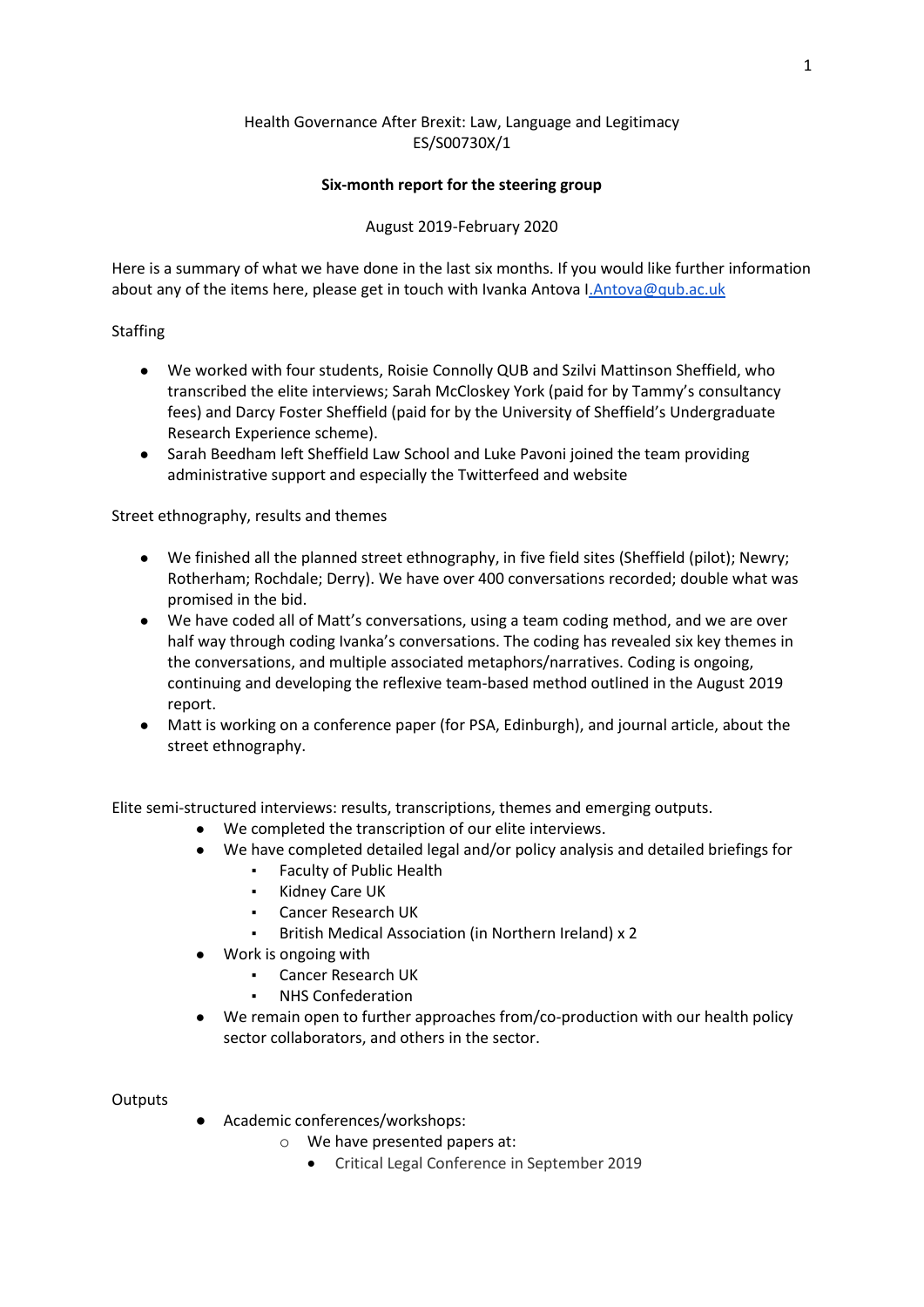- The European Consortium for Political Research Annual Conference in September 2019
- The Society of Legal Scholars Annual Conference in September 2019
- The University Association for Contemporary European Studies (UACES) Annual Conference in September 2019
- The Health of the Future: Perspective and new challenges of Health Law, Bologna, in October 2019
- The Cambridge European Legal Studies lunchtime seminar, in October 2019
- The Northern Medical Humanities Network Conference, in January 2020
- o We have two papers accepted at PSA in March 2020
- o We have submitted abstracts to:
	- Law & Society in June 2020
	- UACES in September 2020
- Public/policy engagements:
	- we have presented the project at:
		- The Scottish HR Leadership Group in October 2019
		- Joint Committee for Health of the Oireachtas in November 2019
		- Cancer Research UK private meeting in January 2019
	- blogs
		- Matt wrote a blog post on Brexit and the metaphor of 'Bullshit' for the Sheffield Political Economy Research Institute (SPERI) blog in September 2019.
		- Tammy and Martin Mckee wrote a blog post for the British Medical Journal Opinion section on The Withdrawal Agreement Bill and "Do No Harm" to health in October 2019.
		- Ivanka and Mark published a piece titled 'Health and Brexit: voies from NI on the QUB Policy Engagement blog in December 2019.
	- media engagements:
		- Tammy gave an interview for the German radio Deutschland Funk Kultur on the topic of health and Brexit in August 2019.
		- Tammy signed a letter to the Guardian highlighting the danger of 'no-deal Brexit' for health that was written by the president of the Faculty of Public Health and 28 other health policy scholars and practitioners in September 2019.
		- Tammy was a guest on the "The Voice of Islam" morning radio show to discuss the topic: No-deal Brexit still threatening vital medicine supplies despite contingency planning in October 2019.
		- Tammy was quoted in the *Reuters* article 'HIV positive in Spain could lose healthcare post-Brexit' in October 2019.
		- Tammy was quoted in an article in *Chemistry World* on science being under threat by Brexit uncertainty prior to the 2019 elections in November 2019.
		- Tammy gave an interview for the international press outlet *Xinhua*  on health care being a top issue in the UK in November 2019*.*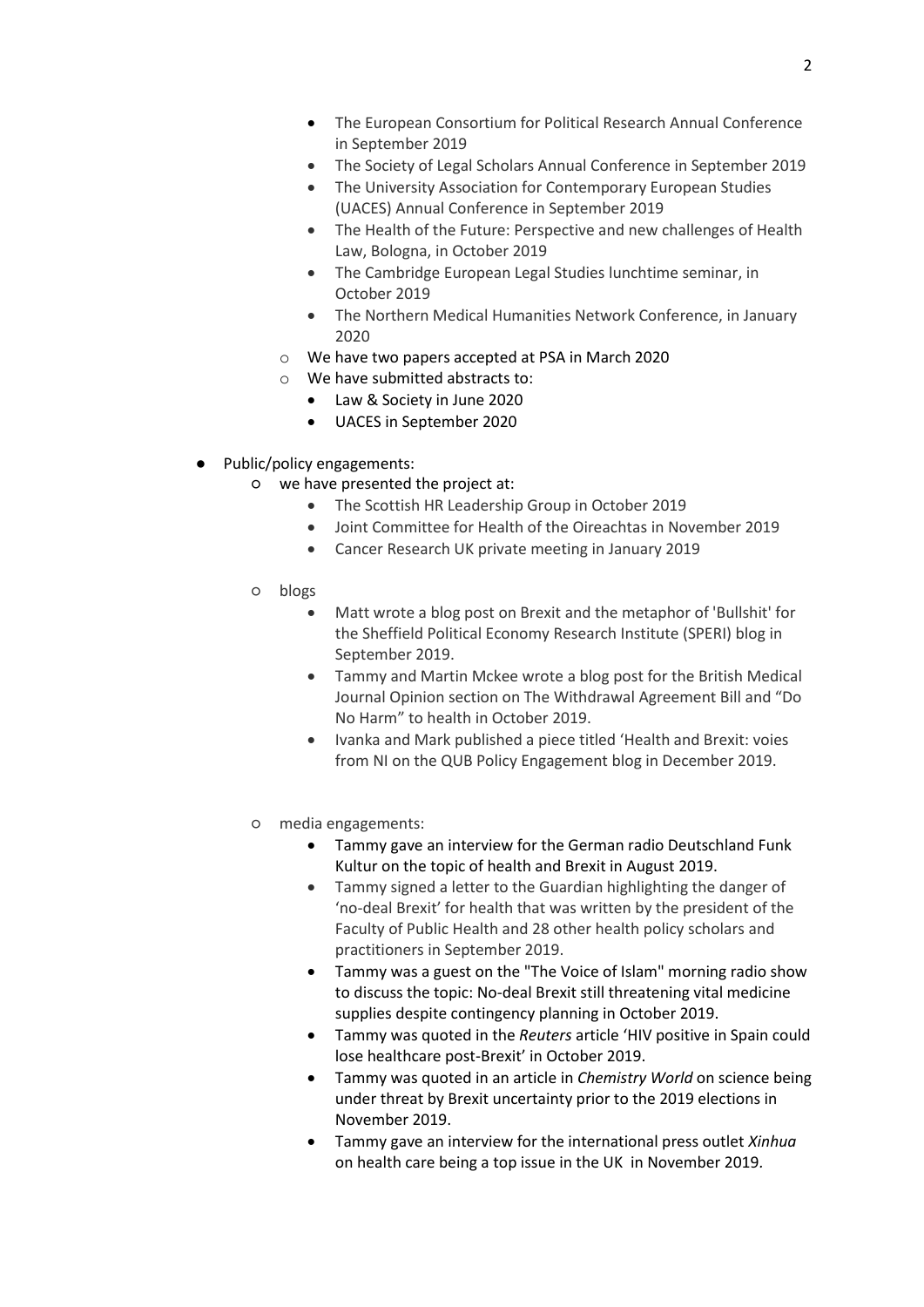- Tammy was interviewed on BBC Radio Sheffield on 13 December 2019.
- Matt was interviewed by the Chilean newspaper El Mercurio about Brexit Day on 31 January 2020.
- Publications:
	- Journal articles:
		- Article in *The Law Teacher* on Northern Irish legal education after Brexit in March 2019. Mark co-authored the article with Daithi Mac Sithigh, and Tammy co-edited the journal with Chloe Wallace.
		- Article in the *British Medical Journal* on assessing the health effects of a "no deal" Brexit in August 2019.
		- A chapter on Brexit, biobanking and GDPR perspectives in August 2019. Tammy co-wrote the paper assessing the health effects of a no-deal Brexit and the article was referenced in a BBC news report in September 2019.
		- Article the *British Medical Journal* on the coronavirus and the fragmentation of European health protection systems due to Brexit.
		- Special issue of the *European Journal of Risk Regulation* on European Union governance of health crisis and disaster management. Includes an article by Mark.
		- Article on Academic Outreach and Engagement in Sheffield in Political insight in November 2019.
		- Article on procedural mechanisms of accountability, transparency, inclusiveness and openness in EU governance in P*ublic Administration* in December 2019.
		- Special issue of the *Public Administration* edited by Matt in December 2019.
	- Other:
		- Tammy wrote a piece for The Conversation titled on some of the key findings from our ethnographic fieldwork in Northern Ireland and England in December 2019.

# Documentary film

- ShoutOutUK have completed filming and editing is almost complete. We filmed more footage (of us talking about the research) than originally planned as the original cut was insufficiently accurate in terms of reflecting the project's findings. The film will be launched in QUB on 10 March 2020, and we cordially invite our Advisory Board members to attend.
- ShoutOutUK have a dissemination plan for the film, which includes secondary schools across the UK; through its social media channels; and at documentary film festivals.

Current work in addition to the above:

- Most of the project team is now focusing on academic outputs, locating ourselves in various literatures, and contributing to methodological development in the field of social science.
- An approach to the Nuffield Trust and the Health Foundation for a pilot benchmarking health law and policy changes post-Brexit was (so far) unsuccessful, although Nuffield in particular are very interested.